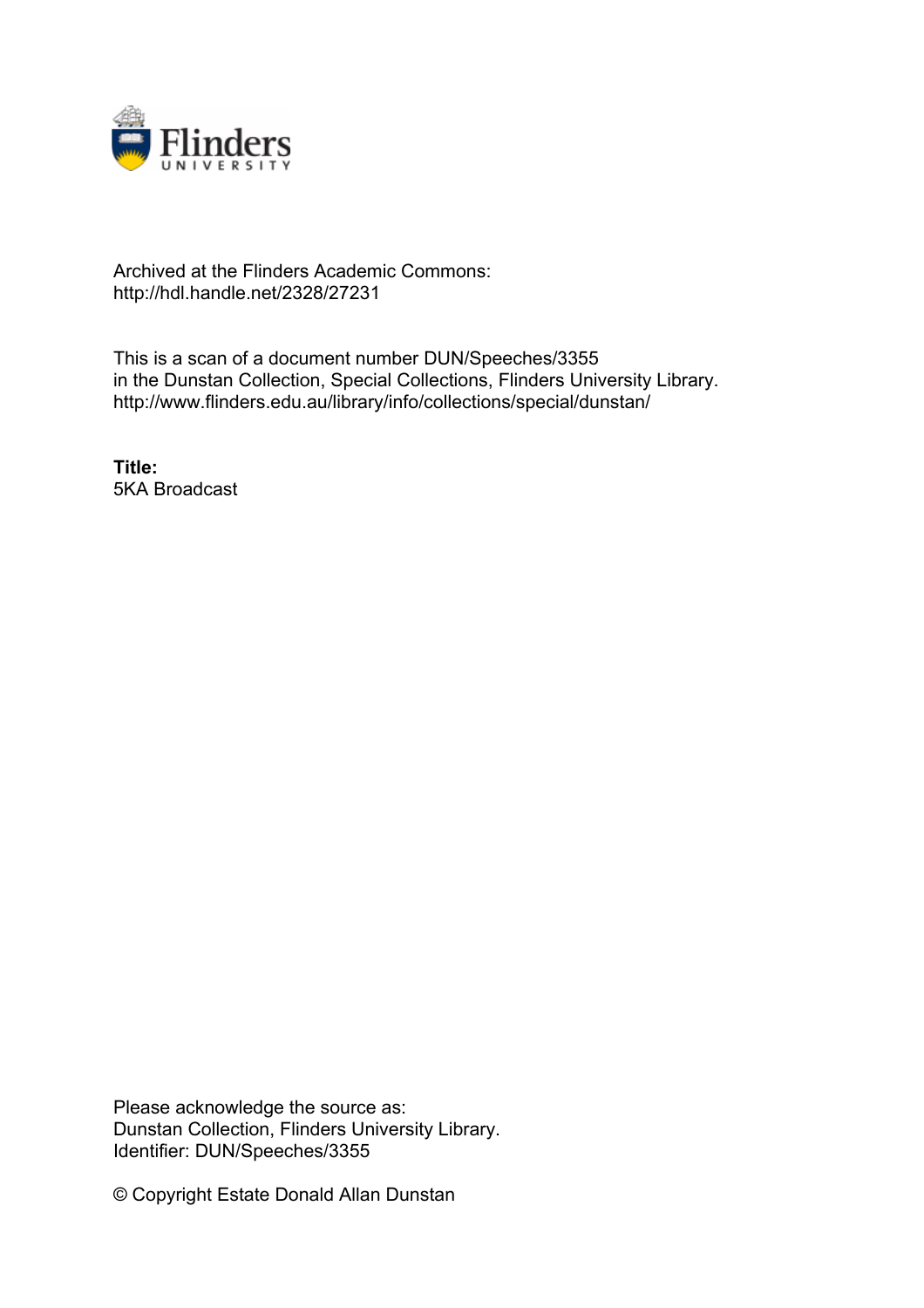Good Evening.

The Prenier has delayed the announcement of the State election date. It appears that he is following a course get during recent by elections that election campaigns will be kept to a mininum period. It seems certain. from the activities of Government candidates. that the election will be held early in Farch. But by keeping the announcement back till the chertest time pessible constitutionally is laft the Premier is Seeking to evade having a reasonable period during which candidates will have a chance to inform the electors on the issues of the election.

hat is the frightened of? My does he think it uniigo or dangerous or undesirable that electors chould. have the best possible opportunity of finding out the facto underlying the issues on which they will be obliged to vota.

The drewer is that he doesn't want poople to know the facts because they are inconvenient to him.

He docen't want then to know about the electoral oituation in South Australia. He doeen't want then to Enow about the inadequate nature of many State Services. He doech't want then discussing the bungling and neglect of which his Covernment is guilty over fown Planning.

How he knows that the Press in this State has continually auppreceed the valid day=to-day critician of hic administration made by members of the Labor Furty. It is very rare these days that we can get a statement from the Government until it is released to the Presc. At the same time great publicity is given to his exaggerated and repeated statements about State development. But Gt election time the citizens interest quickens. Portics

Dunstän Collection, Special Collections, Flinders University Library.

 $8.2.65$